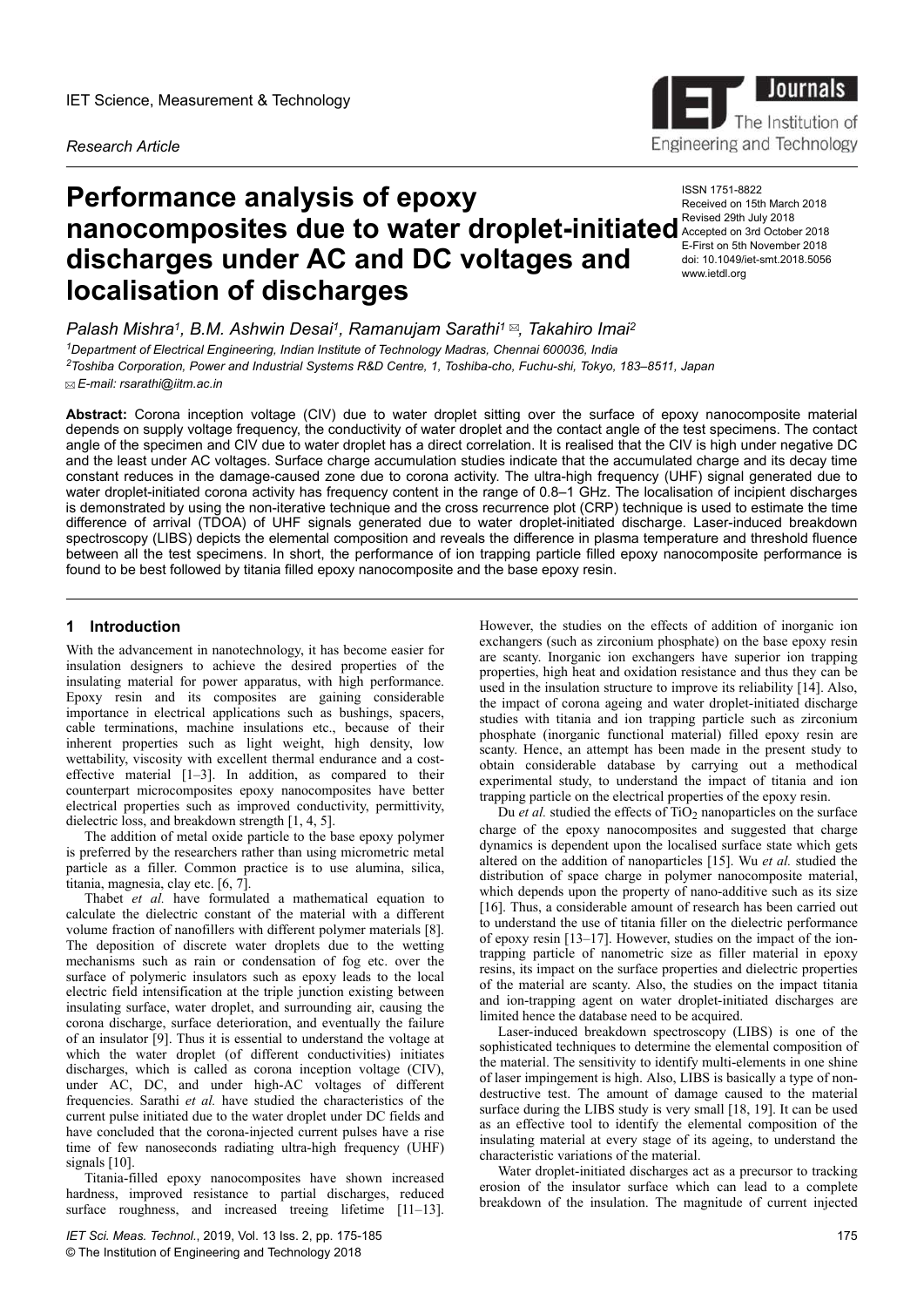| Sample Acronym | Composition by weight%                                                                                                         |
|----------------|--------------------------------------------------------------------------------------------------------------------------------|
| S1             | base epoxy resin                                                                                                               |
| S2             | Epoxy resin with the ion trapping particle (hydrotalcite compound modified with zirconium phosphate) (of $2 \text{ wt. } \%$ ) |
| S3             | Epoxy resin with titania nanoparticle (of 5 wt.%)                                                                              |
|                |                                                                                                                                |



**Fig. 1** *Typical photograph of virgin specimens (a)* S1, *(b)* S2, *(c)* S3



**Fig. 2** *Schematic representation of procedural steps adopted with the preparation of epoxy nanocomposites*



**Fig. 3** *TEM picture of epoxy titania nanocomposites with different magnifications*

*(a)* 500 nm, *(b)* 100 nm



**Fig. 4** *Experimental set-up for water droplet-initiated discharge studies*

during water droplet-initiated discharges is of few microamperes and it is difficult to detect these discharges just by measuring the leakage current [20]. Therefore it is necessary to identify and localise such discharges at a very primitive stage to prevent any catastrophic failure. One of the condition monitoring tools to

identify such discharges is to use video surveillance and image processing techniques [21]. Thus an attempt has been made to demonstrate that the UHF technique allows one to identify the formation of discharges and to localise.

Recently, Bot *et al.* have employed the cross recurrence plot (CRP) technique for the estimation of time difference of arrival (TDOA) of underwater acoustic signals [22]. In the present study, an attempt has been made to localise the water droplet-initiated discharges by adopting CRP for estimating the TDOA of UHF signals formed due to water droplet-initiated discharges.

Having known all the above facts, the following methodical experimental studies were carried out to understand the performance of  $TiO<sub>2</sub>$  (titania) and ion-trapping agent IXEPLAS<sub>R</sub> (hydrotalcite compound modified with zirconium phosphate) filled epoxy nanocomposites to water droplet-initiated discharge studies: (i) variation in CIV initiated due to water droplet of different conductivity under AC, DC, and high-frequency AC voltages; (ii) variation in the surface charge decay characteristic of the epoxy nanocomposite material after corona ageing; (iii) analysis of surface charge distribution along the length of test samples with water droplet; (iv) analysis of UHF signal radiated during water droplet-initiated discharges; (v) analysis of material properties adopting LIBS; (vi) localisation of water droplet-initiated discharges using CRP for estimating TDOA.

# **2Experimental setup and studies**

# *2.1 Experimental setup*

The different samples used for the study are listed in Table 1 and their typical photographs are shown in Fig. 1. Standard shearing, mixing, degassing, and curing procedures were used to prepare samples with epoxy as a base matrix [23]. The schematic representation of the procedural steps adopted for the preparation of epoxy nanocomposites is shown in Fig. 2.

Fig. 3 shows transmission electron microscopy (TEM) picture of epoxy titania nanocomposites (S3) with different magnification. For epoxy resin with ion trapping particle (S2), particles could not be observed in TEM images as its weight percentage is too low. The thin film for TEM studies was prepared by using a focused ion beam (model np FB2200, Hitachi Hi-Technologies Corporation, Japan) and uniform distribution of nanofillers in nanocomposites was visualised using a field emission transmission electron microscope (model no. HF-2200, Hitachi Hi-Technologies Corporation, Japan).

The ion-trapping particles having 500 nm average diameter and spherical shape, and  $TiO<sub>2</sub>$  particles having 15 nm average diameter and needle-like shape as shown in Fig. 3 were used in this study. The addition of nanofillers is to achieve the desired properties.

The experimental setup used for understanding water dropletinitiated discharge is shown in Fig. 4. The high DC and AC voltages of different frequencies are produced by use of a Trek amplifier (Model 20/20C) with input from a signal generator (Tektronix 3051C). For generated AC voltage measurement, a capacitive divider is used and for DC voltage measurement, a resistive divider is used. The voltage to the test specimens was increased at the rate of 200 V/s.

The test electrode arrangement comprises two stainless steel electrodes with its tip cut at 45° (according to IEC 60112 [24] set on a 3 mm thick epoxy composite material). The electrodes are separated by a gap distance of 10 mm as shown in Fig. 4. One electrode is connected to the high-voltage source through a current limiting resistor of  $10 \text{ M}\Omega$  and the other electrode connected to ground. 10  $\mu$ l of deionised water and 0.1 N NH<sub>4</sub>Cl solution of different conductivities were used as a droplet.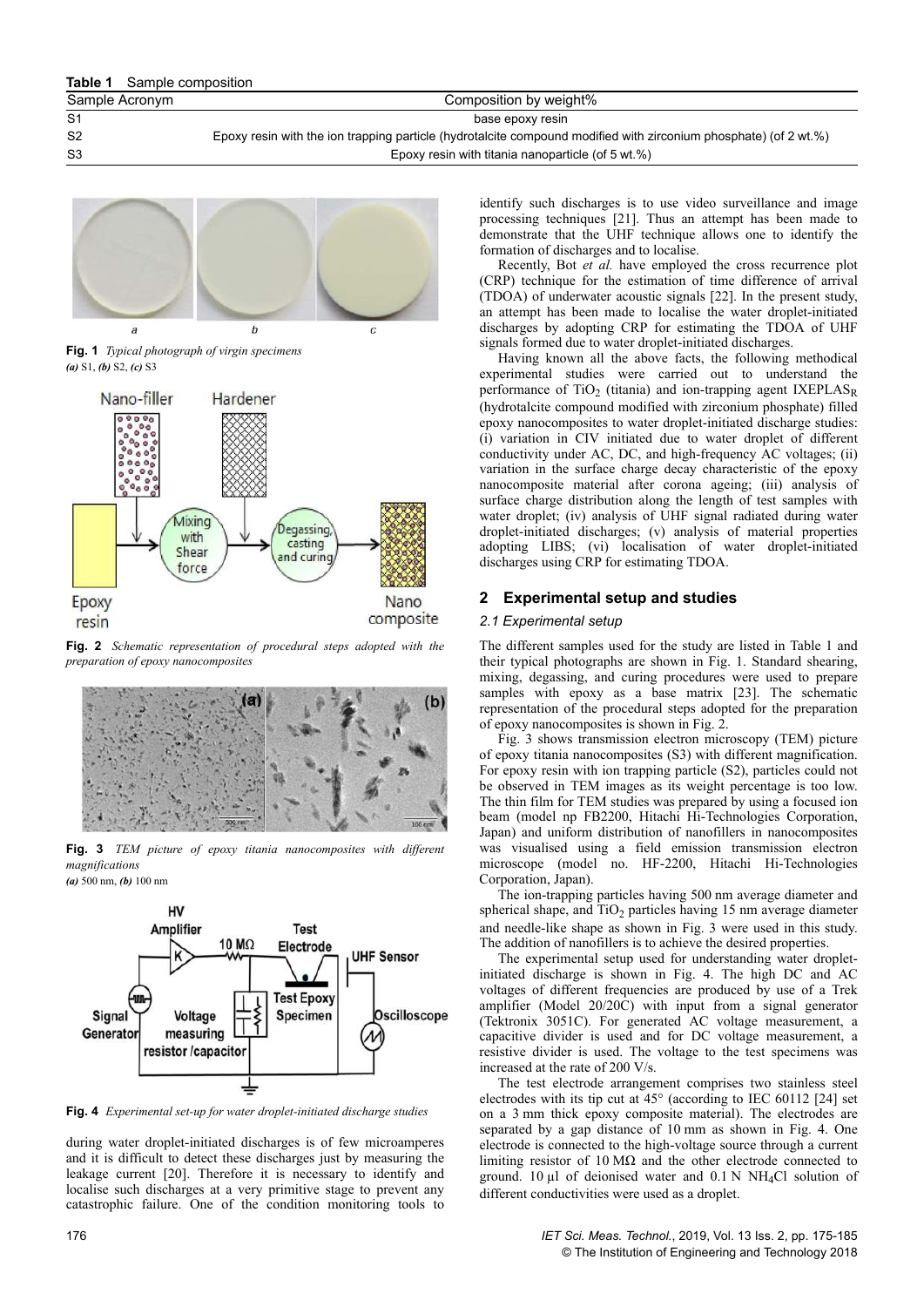

**Fig. 5** *LIBS experimental set-up*

In the present study, a non-directional broadband UHF sensor was used by keeping the sensor at a distance of 20 cm from the water droplet-initiated discharge test setup. The output of the UHF sensor signal was measured using a high-bandwidth digital storage oscilloscope (LeCroyWavepro 7300A, 3.5 GHz bandwidth, operated at 20 GSa/s).

The corona was produced by using a high-frequency damped sinusoidal AC voltage of 15 kV. Samples were cut into 3 cm  $\times$  3 cm and were placed under the electrode with a 2 mm gap. In the present study, the specimens were exposed to corona treatment for 10 and 20 min and immediately subjected to studies.

#### *2.2 Experimental studies*

*2.2.1 Surface charge measurement:* Needle plane configuration was used to spray charges on the composite by generating corona at  $12$  kV +DC and −DC. The surface charge accumulation in epoxy composites after corona aging was measured using an electrostatic voltmeter (ESV) (Trek model 341B). The study was conducted with a deionised water droplet. The sensor measures the deposited charge present in 5 mm radius when it is placed 3 mm above the water droplet placed on the surface of the specimen.

The charge *Q* measured on the surface of the epoxy composite material is

$$
Q = \frac{V \cdot \varepsilon_{0} \cdot \varepsilon_{r} \cdot A}{d},\tag{1}
$$

where *A* is the area of the curved surface of the sensor. *d* is the distance between the sensor surface and specimen. *V* is the voltage measured by an ESV.  $\varepsilon_0$  and  $\varepsilon_r$  are the permittivity of free space and relative permittivity of the specimen, respectively.

*2.2.2 Laser-induced breakdown spectroscopy (LIBS):* LIBS is a type of atomic emission spectroscopy, which uses a highly energetic laser pulse as the excitation source. The laser is focused to form plasma, which atomises and excites samples. The formation of the plasma only begins when the focused laser achieves a certain threshold for the optical breakdown, which generally depends on the environment and the target material. In principle, LIBS can analyse any matter regardless of its physical state, be it solid, liquid or gas. If the constituents of a material to be analysed are known, LIBS may be used to evaluate the relative abundance of each constituent element or to monitor the presence of impurities. In the present study,  $Nd3 + YAG$  laser was focused on the sample using 25 cm focal length and guided to the spectrometer (Ocean Optics) through the multimode optical fibre of core diameter 400 µm, 0.22NA as shown in Fig. 5. An integration period of 1 s was used to obtain spectra.

## *2.3 Localisation of discharges*

*2.3.1 Cross recurrence plot:* CRP is a bi-variable version of recurrence plot [25, 26]. CRP is an effective graphical method to determine the time instant at which state space trajectory of one signal visits the close by a zone of state space trajectory of another signal. This method effectively determines the similarity in the two dynamical frameworks with the related lag/lead. Hence the CRP method can be employed to estimate the TDOA of signals. The following steps are involved in the construction of CRP of two signals.

*Step 1:* Phase space trajectory construction of two signals (*x* and *y*) using the time delay embedding method [27].

$$
\mathbf{x}_{m}(i) = [x(i), \ x(i + \tau), \ \dots, x(i + (m - 1)\tau)], \tag{2}
$$

$$
\mathbf{y}_m(j) = [y(j), \ y(j+\tau), \dots, y(j+(m-1)\tau)], \tag{3}
$$

where *i* = {1, 2,…, *Nx* − (*m*–1)*τ*}, *j* = {1, 2,…, *Ny* − (*m* – 1)*τ*}, where *τ* is the embedding delay (not TDOA), *m* is the embedding dimension,  $N_x = N_y = N$  is the number of samples of signals *x* and *y*. *Step 2:* Measurement of the degree of closeness of states of two space trajectories. This gives  $N \times N$  similarity matrix

$$
d(i, j) = \text{Sim}(\mathbf{x}_m(i), \mathbf{y}_m(j)),\tag{4}
$$

where Sim (similarity function) can be a variety of mathematical functions, which can be used to measure the degree of closeness of states, such as Euclidean norm, dot product, and Pearson's correlation coefficient [22, 28]. In this study, dot product has been used as similarity function as it is found to be more appropriate for measuring the closeness of states [26].

*Step 3:* The CRP matrix is obtained from the similarity matrix by comparing each entry of the matrix with a threshold  $\epsilon$ 

$$
CRP(i, j) = H(Sim(\ x_m(i), y_m(j)) - \epsilon,
$$
\n(5)

where  $H()$  is the Heaviside function. Therefore, when two states are close (within a threshold) CRP entry takes a value of 1, or else it takes a value of 0. In our case, *ϵ* was chosen to be 10% of the maximum value of the dot product of vectors. This choice was found to be very apt as  $\epsilon$  the threshold is not fixed, but varies with two signals being compared in this way *ϵ* is also dynamic. Also embedding dimension *m* was chosen as 3 with unit delay embedding  $(\tau = 1)$ , as a three-dimensional trajectory is clearer to visualise and delay of one is found to work fine and is in accordance with the guidelines to choose *m* and *τ* [29].

*2.3.2 Recurrence quantification analysis (RQA):* CRP, gives visual information about signal similarities and associated lag. However, in order to quantitatively determine lag for estimating TDOA, RQA is done on the CRP matrix [22]. In this study, sum of similarity (SS) metric is used for calculating TDOA of UHF signals and is defined a

$$
SS(t) = \begin{cases} \sum_{i=1}^{N+t} \text{CRP}(i - t, i) \odot dd(i - t, i) & (t < 0), \\ \sum_{i=1}^{N-t} \text{CRP}(i, i + t) \odot dd(i, i + t) & (t \ge 0), \end{cases}
$$
(6)

where ⊙ is the Hadamard product. The TDOA is measured as

$$
TDOA = t \text{ such that } \arg \max_{t} (SS(t)) . \tag{7}
$$

When both signals of the CRP have a similar waveform with certain delay *t* then the RQA measurements will have a maximum diagonal value.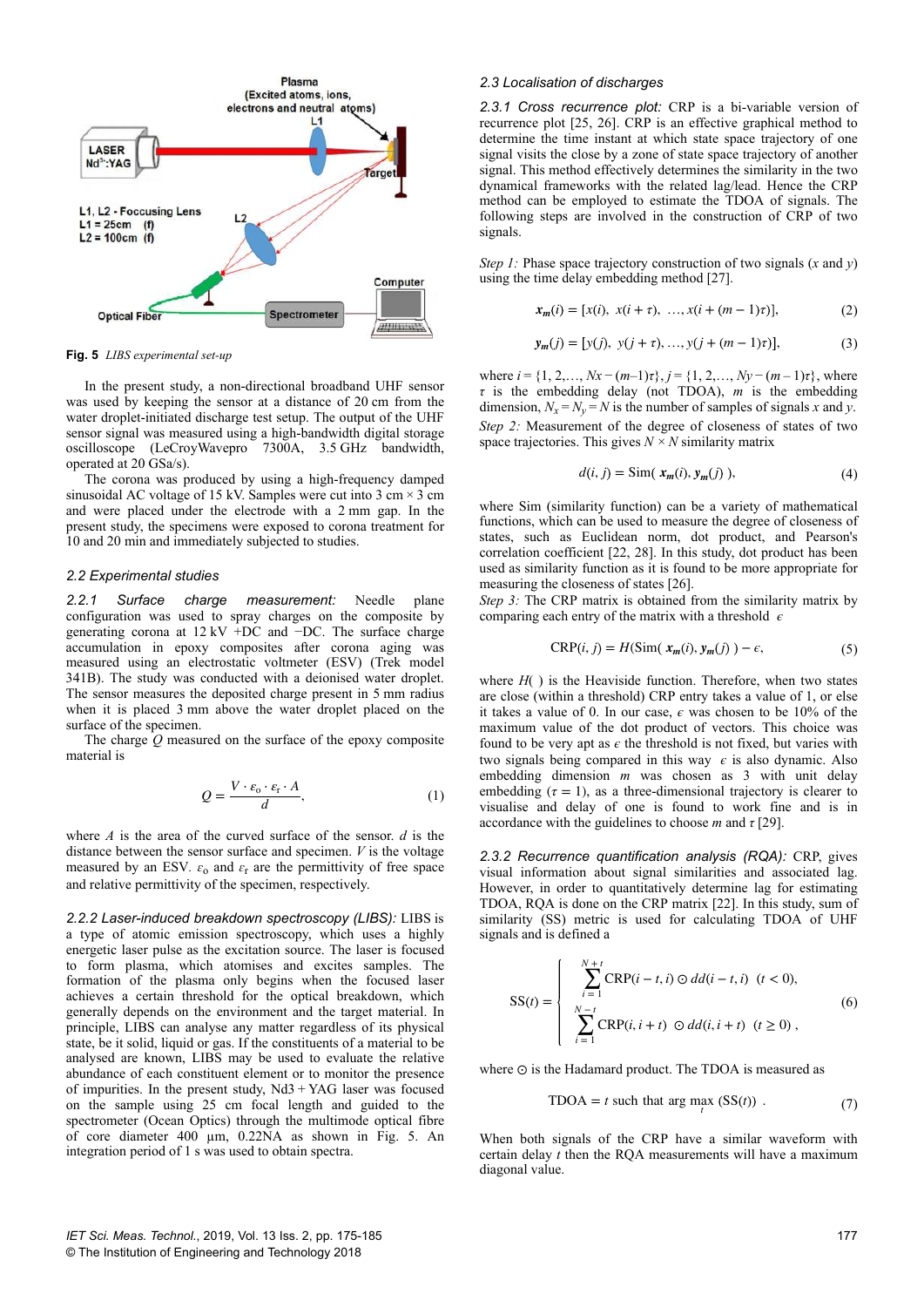

**Fig. 6** *Variation in CIV due water droplet with supply voltage frequency*

*2.3.3 Source localisation:* Let the partial discharge source be located at some point  $(x, y, z)$  and four sensors be located at known positions  $S1(x_1, y_1, z_1)$ ,  $S2(x_2, y_2, z_2)$ ,  $S3(x_3, y_3, z_3)$ , and  $S4(x_4, y_4, z_1)$ *z*4 ), and the entire space is considered within the positive axis of all coordinates

$$
(x - x1)2 + (y - y1)2 + (z - z1)2 = (vT)2,
$$
 (8)

$$
(x - x2)2 + (y - y2)2 + (z - z2)2 = (v(T + \tau12))2,
$$
 (9)

$$
(x - x3)2 + (y - y3)2 + (z - z3)2 = (v(T + \tau13))2,
$$
 (10)

$$
(x - x_4)^2 + (y - y_4)^2 + (z - z_4)^2 = (v(T + \tau_{14}))^2, \qquad (11)
$$

where  $\nu$  is the velocity of the electromagnetic signal,  $T$  is the time of propagation of the signal from the source to sensor 1.  $\tau_{12}$ ,  $\tau_{13}$ , and  $\tau_{14}$  are propagation delays between sensor 1 and sensor 2, sensor 3 and sensor 4, respectively. This equation system  $(8)$ – $(11)$  can be solved non-iteratively to find source location [30]. In the present study, CRP is used to estimate propagation delay between sensors, further obtained TDOAs are validated [31] and water dropletinitiated discharges are localised.

*2.3.4 UHF signal simulation:* The CRP method is also verified on simulated UHF signals. The UHF signal is generated as a double exponential signal [32]. White Gaussian noise is added to the UHF signal to obtain the required signal-to-noise ratio (SNR). The UHF signal  $v(t)$  is defined as

$$
v(t) = K(e^{(-1.3t/\tau)} - e^{(-2.2t/\tau)})\sin(2\pi f_c t),
$$
\n(12)

where *K* is the amplitude of the UHF signal,  $f_c$  is the frequency of the signal and  $\tau$  is the shaping parameter. In the present work,  $A, f_c$ , and  $\tau$  are assumed to be 40 mV, 1000 MHz and 1 ns, respectively [32].

# **3Results and discussion**

#### *3.1 Analysis of variation in CIV due to water droplet*

The CIV was determined based on the first UHF signal generated by water droplet-initiated discharges within the electrode gap due to the applied voltage. Fig. 6 shows the variation in CIV due to the deionised water droplet, under high-frequency AC voltages. It is observed that CIV increases with an increase in supply voltage frequency. Nazemi *et al.* [9] have clearly observed that there exist different modes of oscillation of water droplet sitting on the surface of the sample. Under AC stress, water droplet elongates at the edges, along with the axis of the electrodes which results in electric field intensification at the triple junction of the surface, water, and

air. Hence corona inception takes place. At a higher frequency of supply voltage, the water droplet oscillates more and the stretching of the water droplet is less as compared to that at lower frequencies requiring higher voltage for corona to incept.

To understand the impact of the conductivity of water droplet on corona inception, 0.1 N NH4Cl solution of different conductivities is used. From Fig. 7 it is observed that with the increase in the conductivity of water droplet, a reduction in CIV takes place, under AC and DC voltages. The reason behind this is that the water droplet gets polarised due to the applied electrical stress. With the increase in conductivity this polarisation increases, resulting in higher stress at the triple junction between water, air, and insulator surface, hence conductivity has an inverse relationship with CIV. It is also noticed that the CIV is higher under negative DC voltage as compared to AC and positive DC voltages. The values of CIV obtained are within the error of  $\pm 0.05$ kV. Comparing the material performance of the test specimens using CIV, it is observed that CIV follows the sequence  $\overline{S1} < S3 <$ S2, under AC and DC voltages. The reason behind this is the variation in their contact angle, as shown in Table 2, which follows the order S1<S3<S2. The contact angle has a direct relationship with CIV. If the contact angle is higher the spread of water droplet is less along the axis of the electrode, increasing the effective mean distance between the high- and the low-voltage electrode. Hence resulting in higher CIV. Hence it can be concluded that sample S2 with the highest CIV performs better than other samples.

#### *3.2 Impact of corona ageing on contact angle and CIV*

One of the basic processes by which the power apparatus insulation degrades is corona activity. Therefore it is essential to identify the material with good discharge resistance. Analysis of the contact angle of the surface after corona ageing gives information about the level of surface degradation due to corona ageing.

Fig. 8 shows the variation in contact angle of the epoxy nanocomposite material post corona ageing. On corona ageing, a drastic reduction in contact angle is observed, irrespective of the type of epoxy material/nanocomposite under test. The measurement of the contact angle is within the error of  $\pm 5^{\circ}$ . It is observed that for the virgin specimens the contact angle is highest for S2 followed by S1 and S3. The same order is also observed with the corona-aged specimens. It is already mentioned in Section 3.1 that CIV and contact angle follow the direct relationship. Furthermore, the CIV follows the same order as the contact angle after corona ageing, indicating superior performance of S2 even after corona ageing as compared to S1 and S3.

The surface roughness of the corona-aged specimens was measured using a non-contact optical profilometer, as shown in Table 3. The surface roughness is not the same even though the duration of discharge exposure is the same for each specimen. It is observed that surface roughness follows the order S2<S3<S1 post corona ageing, indicating that the ion trapping particle mixed nanocomposite is least prone to surface erosion. Fig. 9 shows variation in CIV formed due to water droplet sitting on top of the corona-aged specimen. Considerable reduction in CIV is observed after corona ageing and the reduction in CIV is almost the same above a certain level of corona ageing. This characteristic is the same under AC and DC voltages.

On corona inception, the voltage is further increased for discharge activity to occur between the water droplet and the electrodes and the magnitude of voltage is maintained for 30 s to understand the level of damage to the insulating material. Fig. 10 shows a typical photograph of damage caused due to water dropletinitiated discharges. It is observed that the level of erosion is the smallest with S2 and maximum with S1 specimen. Also, the amount of erosion is high under DC voltage than under AC voltage.

Furthermore, the conductivity of the nanocomposites was measured by using a Novo control technology broadband dielectric/impedance spectrometer (Alpha-A high performance frequency analyser) is shown in Fig. 11. It is observed that the conductivity of ion trapping particle-filled epoxy nanocomposite (S2) is least followed by titania-filled epoxy nanocomposite (S3)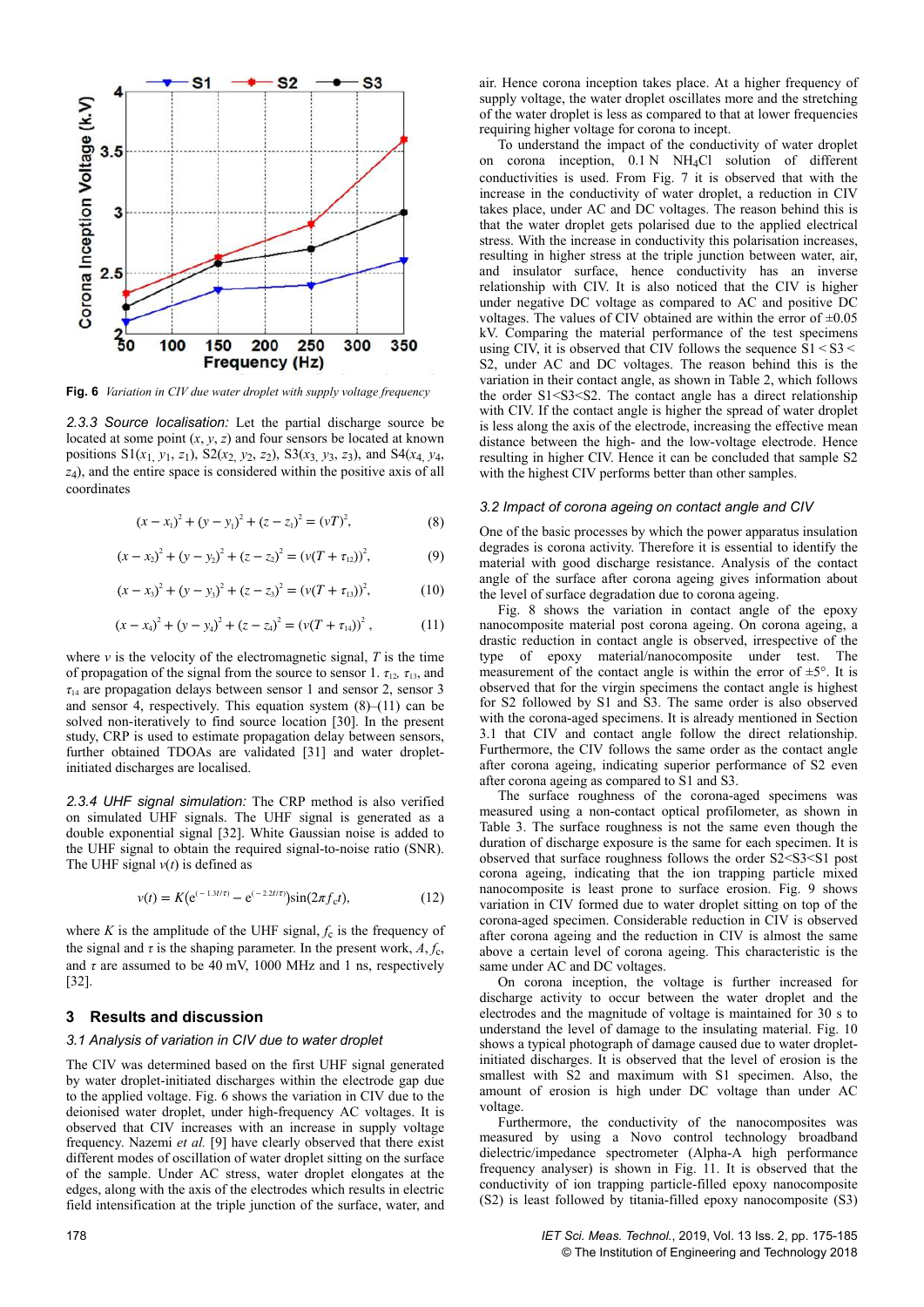

**Fig. 7** *Variation in CIV with a conductivity of water droplet (a)* AC, *(b)* +DC, *(c)* –DC

|  |  |  |  | Table 2 Contact angle of virgin specimens |
|--|--|--|--|-------------------------------------------|
|--|--|--|--|-------------------------------------------|

| .              | sontable angle of virgin oppositions |
|----------------|--------------------------------------|
| Sample         | Contact angle, °                     |
| S <sub>1</sub> | 69.55                                |
| S <sub>2</sub> | 82.33                                |
| S3             | 76.74                                |
|                |                                      |

and base epoxy resin (S1). In the process, the ion trapping filler limits the injection of current thereby limiting the discharge channel/amount of damage (Fig. 10) having high discharge resistant properties (S2) being superior to other composite materials (S1 and S3).



**Fig. 8** *Typical photograph showing variation in contact angle on the corona-aged specimen*

**Table 3** Variation in the mean surface roughness of corona aged specimens

| Sample | Mean surface roughness, um |  |
|--------|----------------------------|--|
| S1     | $651.833 \pm 5$            |  |
| S2     | $346.956 \pm 5$            |  |
| S3     | $354.276 \pm 5$            |  |

#### *3.3 Change in surface charge characteristics in the presence of water droplet*

The surface condition of the insulating material has a high impact on the performance of the insulating material. The surface charge accumulation in insulating materials can initiate surface discharge activity which can cause damage to the insulating material. Fig. 12 shows the surface charge decay characteristics of virgin epoxy specimens and corona-aged epoxy specimens. The surface charge accumulation studies were carried out by depositing charges by the corona injection process under positive and negative DC voltage and then calculating the charge using (1). It is observed that the surface charge decay follows the exponential pattern and is given by

$$
Q(t) = Q_0 e^{-\lambda t}, \qquad (13)
$$

where λ is the decay rate. Also, the mean life time '*τ*' is calculated as  $\tau = (1/\lambda)$ . Table 4–6 show the initial charge stored and charge decay rate  $(\lambda)$  for the virgin, 10 min corona aged, and 20 min corona-aged epoxy specimens, respectively. It is observed that the decay rate gets drastically increased for the corona-aged specimens. From Fig. 12*a*, it is clear that the surface charge decay characteristic for all the virgin samples are almost the same with only a marginal difference in the decay rate and initial charge.

However, after the corona ageing (Figs. 12*b* and *c*), the magnitude of charge acquired and decay time constant reduces drastically. The reason is corona ageing significantly modifies the surface of the polymeric insulating material and lead to the generation of deep and shallow traps through which the charges detrap at a different rate [33–35]. Table 4 shows the initial charge and decay rate of virgin and corona-aged specimens. It is clearly observed that the decay rate is higher under negative polarity. The reason behind this is the higher mobility of electrons than the positive ions. The charge retention capability before and after corona ageing is highest for S2 and lowest for S1, irrespective of the polarity of charge injected. Thus the change in surface charge decay characteristics after corona ageing for the sample S2 is least and its performance is superior to other test specimens.

#### *3.4 Potential distribution over the surface of the insulating material in the presence of water droplet*

During operation, the water droplet on the surface of the insulating material can alter the local electric field [36]. Fig. 13 shows the characteristic variation in potential distribution over the surface of virgin and corona-aged epoxy/epoxy nanocomposites under test with the water droplet placed at the distance of 1.5 cm from either edge of test specimens. It is observed that the charge retention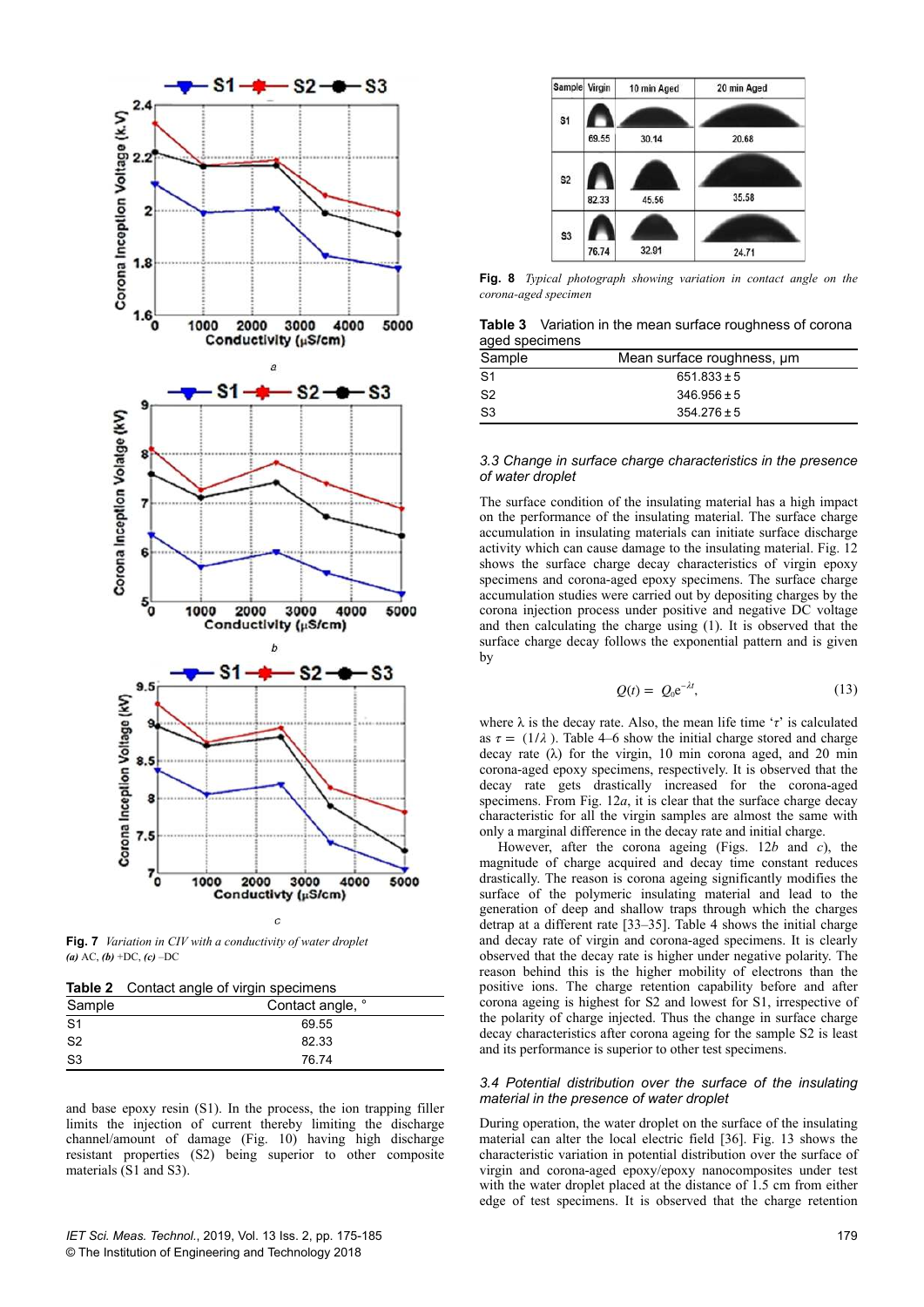

**Fig. 9** *Variation in CIV after corona ageing under (a)* AC, *(b)* +DC, *(c)* −DC



**Fig. 10** *Typical photograph of epoxy nanocomposites due to water droplet-initiated discharges under AC and DC voltages*

capability of the samples reduces for the corona-aged specimen (Figs. 13*b* and *c*). The peaks of the potential distribution follow the order S2 > S3 > S1 for the virgin and corona-damaged specimens.

However, in the case of corona-aged specimens, the magnitude of surface potential reduces. Furthermore, the reduction in the surface potential peak value due to corona ageing is maximum for sample S1 and minimum for sample S2 indicating the superior performance of sample S2. Also from Fig. 13, it is observed that for the virgin specimens the peaks are sharp in nature as compared to corona-aged specimens where peaks become more of a smooth topped nature.

# *3.5 Analysis of UHF signal formed due to the water dropletinitiated discharges*

A typical UHF signal generated due to water droplet sitting on epoxy nanocomposites initiated discharges is shown in Fig. 14. Figs. 15*a*–*c* show the fast Fourier transform (FFT) of the UHF signal generated due to corona activity and water droplet sitting on the top of epoxy nanocomposites, at the point of inception, under AC and DC voltages.

From Figs. 15*a–c*, it is clearly concluded that UHF signal formed due to corona discharge activity initiated by water droplet



**Fig. 11** *Variation in conductivity of epoxy nanocomposites with frequency*



**Fig. 12** *Surface charge decay characteristics for (a)* Virgin specimens, *(b)* 10 min corona-aged specimens, *(c)* 20 min corona-aged specimens under positive DC and negative DC corona charging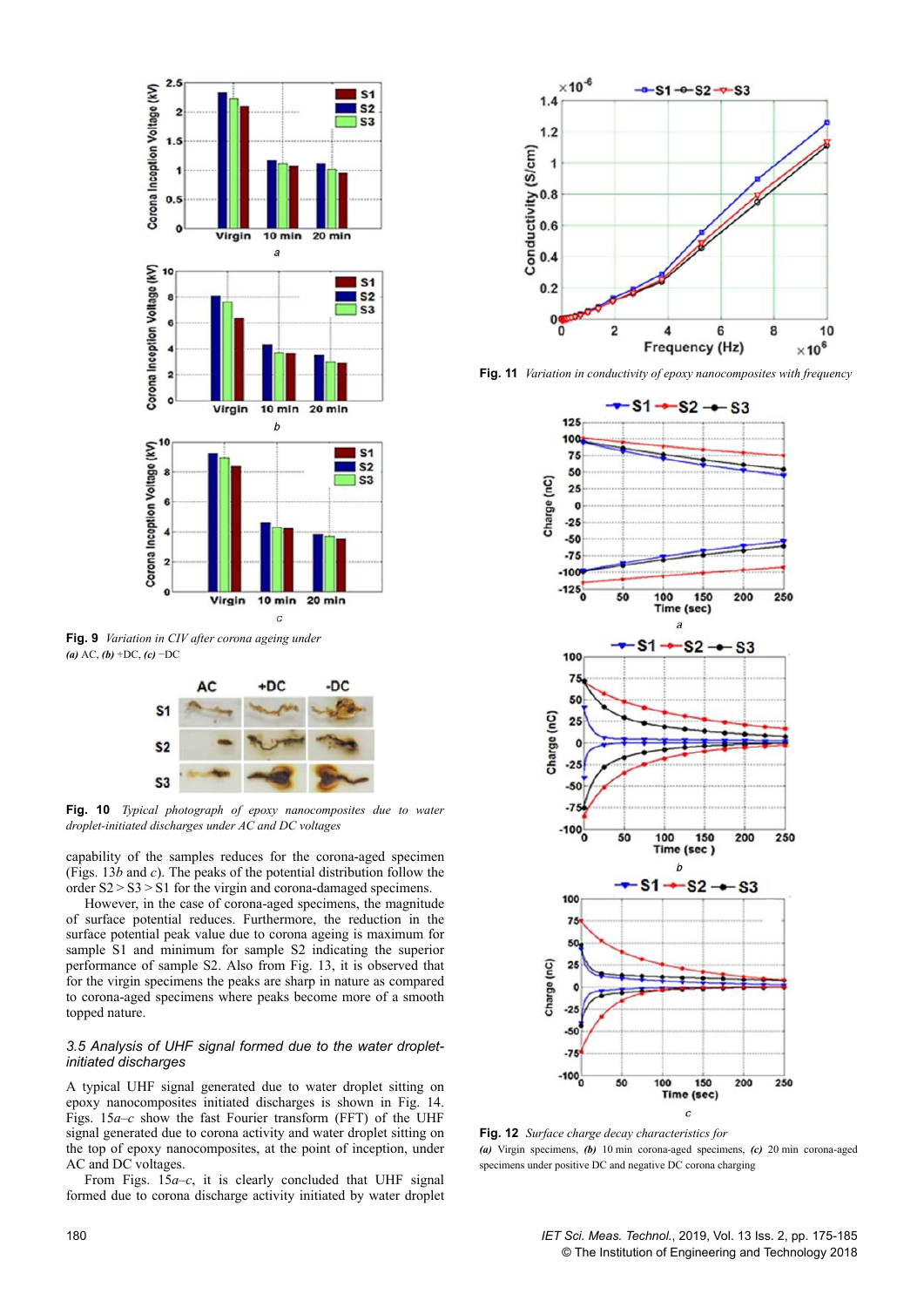sitting on epoxy nanocomposites, under AC and DC voltages have a frequency in the range of 0.8–1 GHz. Under negative DC voltages, a marginal increase in the energy level observed in the low-frequency range. Not much variation is observed above 1 GHz.

**Table 4** Initial charge and decay rate of virgin epoxy specimens

| Sample         | Positive DC        |               | Negative DC        |               |  |
|----------------|--------------------|---------------|--------------------|---------------|--|
|                | Initial charge, nC | Decay rate, T | Initial charge, nC | Decay rate, T |  |
| S <sub>2</sub> | 99.22              | 0.00109       | 115.11             | 0.00131       |  |
| S <sub>3</sub> | 96.00              | 0.00123       | 98.93              | 0.00193       |  |
| S <sub>1</sub> | 94.25              | 0.00242       | 97.25              | 0.00290       |  |

# **Table 5** Initial charge and decay rate of 10 min corona-aged epoxy specimens

| Sample         |                    | Positive DC   |                    | Negative DC   |
|----------------|--------------------|---------------|--------------------|---------------|
|                | Initial charge, nC | Decay rate, T | Initial charge, nC | Decay rate, T |
| S <sub>2</sub> | 74.9               | 0.0186        | 85.385             | 0.0148        |
| S <sub>3</sub> | 47.39              | 0.0300        | 74.375             | 0.0256        |
| S <sub>1</sub> | 43.52              | 0.0473        | 42.42              | 0.0492        |



| Sample         | Positive DC        |               | Negative DC        |               |  |
|----------------|--------------------|---------------|--------------------|---------------|--|
|                | Initial charge, nC | Decay rate, T | Initial charge, nC | Decay rate, T |  |
| S <sub>2</sub> | 74.9               | 0.0186        | 74.1               | 0.0241        |  |
| S <sub>3</sub> | 47.39              | 0.0300        | 46.6               | 0.0317        |  |
| S <sub>1</sub> | 43.52              | 0.0473        | 41.4               | 0.0501        |  |



**Fig. 13** *Variation in the potential distribution along the length of the epoxy specimen for (i)Virgin sample, (ii)10 min corona-aged samples, (iii) 20 min corona-aged samples under*  $(a)$  +DC,  $(b)$  –DC fields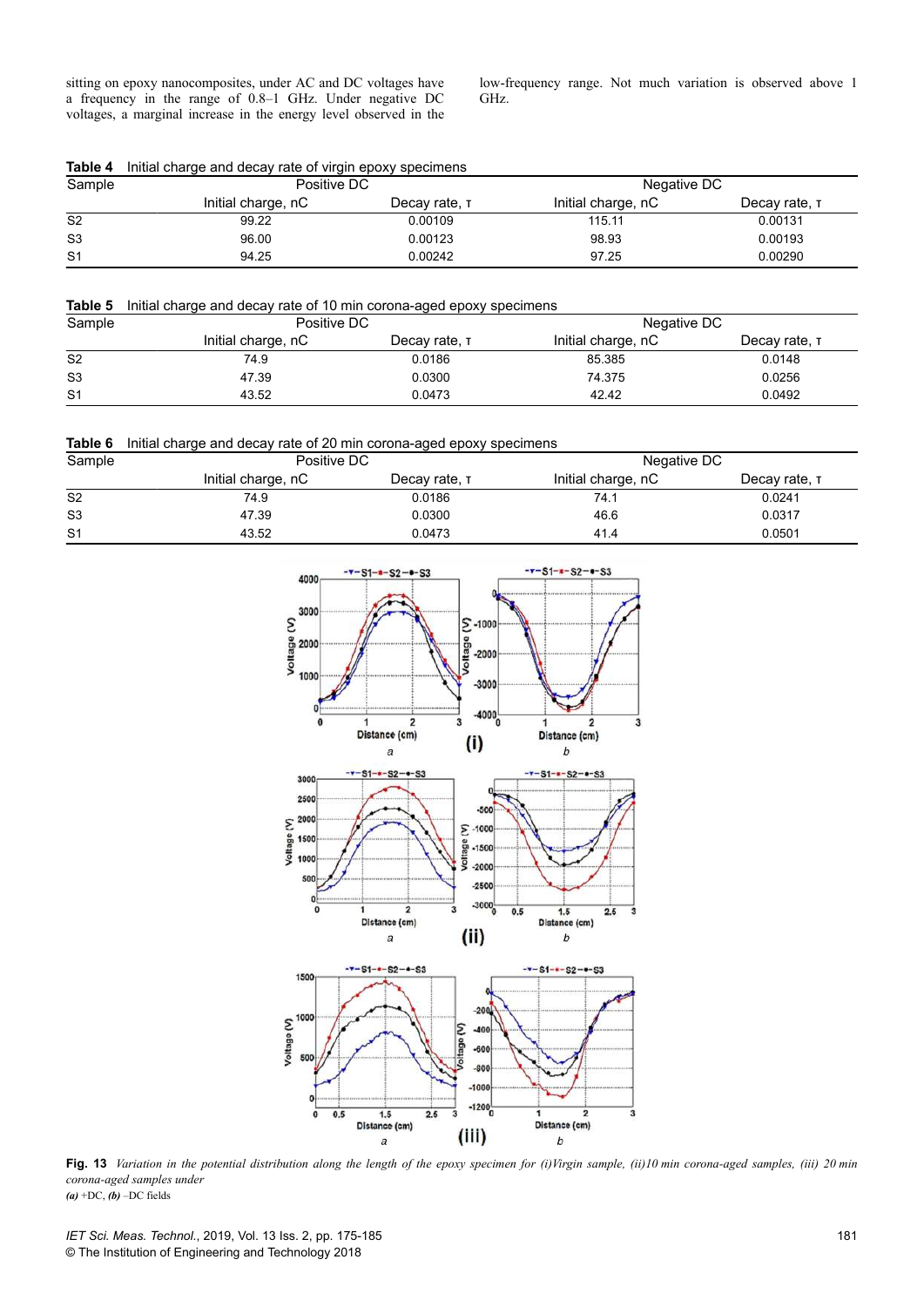

**Fig. 14** *Typical time domain representation of UHF signal generated during the inception*



**Fig. 15** *FFT analysis of the inception voltages for all the samples S1, S2, and S3 under*

*(a)* AC field, *(b)* +DC field, *(c)* −DC field

# *3.6 LIBS analysis and vicker hardness test*

LIBS analysis for all the samples is performed for two main purposes. Firstly to detect the elemental composition and plasma temperature of all the resin and secondly to find the correlation between the plasma temperatures and micro vicker hardness. Meyer *et al.* have compared laser abrasion resistance and tracking tests and observed that laser erosion resistance can be used to rank the material easily [37]. Figs. 16*a*–*c* show the emission spectra of



**Fig. 16** *Emission spectra of the samples in (a)* S1, *(b)* S2, *(c)* S3

S1, S2 and S3, respectively. In the emission spectra of S2, a few peaks of Zr are also observed. Similarly, in the S3, Ti peaks are observed because of the presence of the ion-trapping particle and  $TiO<sub>2</sub>$  nanoparticles.

Further plasma temperature is used to characterise the plasma produced by the ablation of materials through the interaction of the laser beam on the surface of the samples. The plasma temperature is calculated using the Boltzmann–Saha equation given by

$$
T_{\rm e} = 1.44 \frac{E_2 - E_1}{\ln \left[ \frac{l_1 \lambda_1 L_2 g_2}{l_2 \lambda_2 L_1 g_1} \right]},\tag{14}
$$

where  $E_1$  and  $E_2$  are excited energy levels,  $g_1$  and  $g_2$  are statistical weights of excited energy levels 1 and 2, respectively,  $L_1$  and  $L_2$ are transition probabilities of states,  $I_1$  and  $I_2$  are intensities of particular atomic species at  $\lambda_1$  and  $\lambda_2$  wavelength, respectively, and *T*e is the plasma electron temperature under the condition of local thermodynamic equilibrium.

Table 7 shows the calculated plasma temperature using (14) for samples S1, S2 and S3. The Ca, Zr and Ti lines were used to calculate the plasma temperature of samples S1 S2 and S3,

182 *IET Sci. Meas. Technol.*, 2019, Vol. 13 Iss. 2, pp. 175-185 © The Institution of Engineering and Technology 2018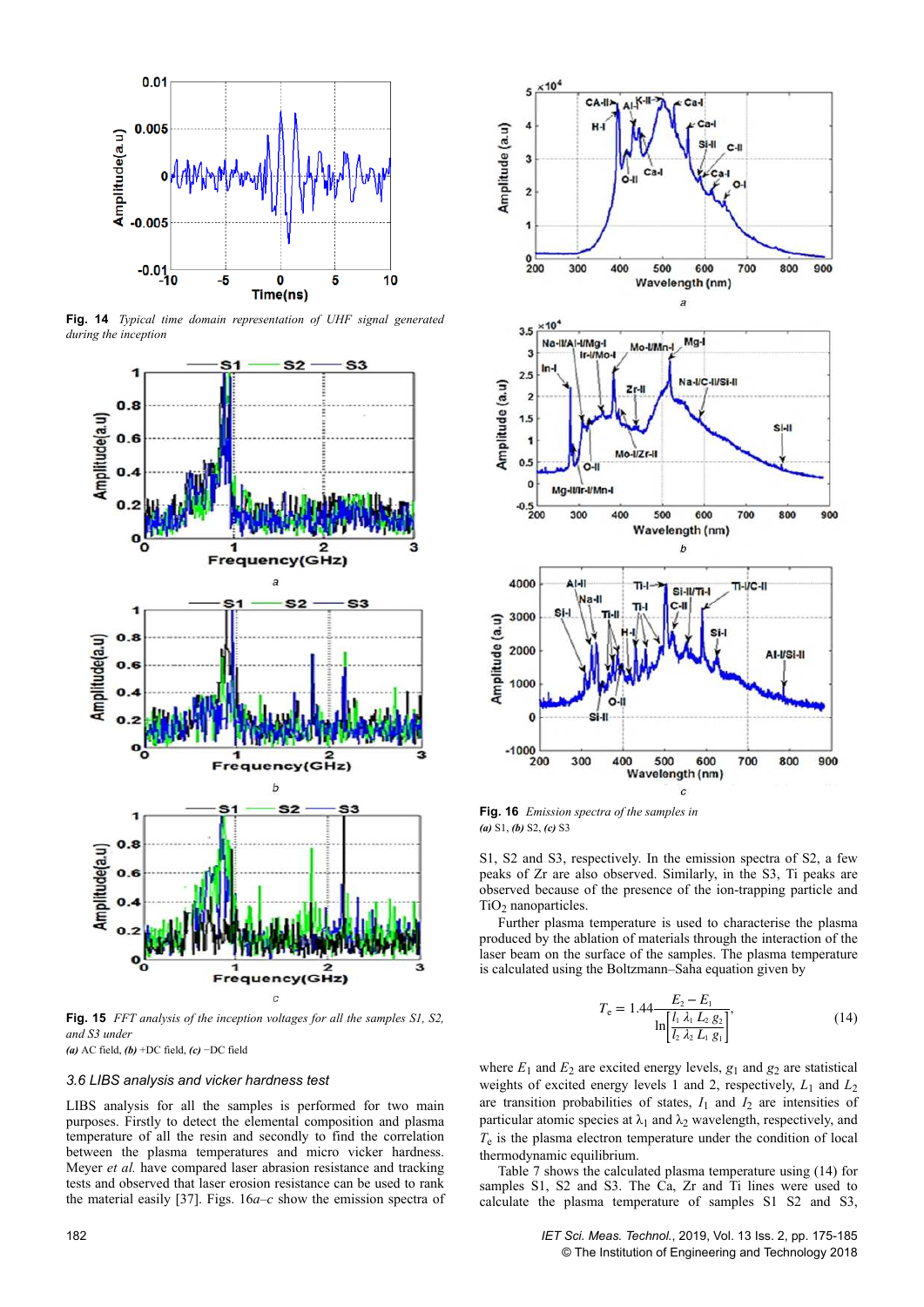**Table 7** Variation in plasma temperature measured, laser fluence, and the hardness of epoxy nanocomposites

| Sample         | Plasma temperature | Hardness        | Threshold fluence, mJ |
|----------------|--------------------|-----------------|-----------------------|
| S <sub>1</sub> | 8289(Ca)           | $14.81 \pm 0.3$ | 11.83                 |
| S <sub>2</sub> | 10, 190(Zr)        | $24.25 \pm 0.3$ | 15.77                 |
| S <sub>3</sub> | 9251(Ti)           | $19.26 \pm 0.3$ | 14.73                 |

| <b>Table 8</b> Actual sensor and source locations |  |  |  |
|---------------------------------------------------|--|--|--|
|                                                   |  |  |  |

| Sensor and source | $P1(x,y,z)$ , m | $P2 (x,y,z)$ , m |
|-------------------|-----------------|------------------|
| source            | 2.5, 5, 0.62    | 2.5, 5, 0.62     |
| sensor 1          | 5, 2.5.0.62     | 1.5, 4, 0.62     |
| sensor 2          | 4.0.0.62        | 4, 0, 0.62       |
| sensor 3          | 1, 1, 0.62      | 5, 2.5, 0.62     |
| sensor 4          | 1, 3.38, 0.62   | 1.1.0.62         |

respectively [38]. It is observed that the plasma temperature follows the order  $S2 > S3 > S1$ . For all the samples, plasma temperature was obtained under identical conditions, at different locations on the sample and the average value is provided. Plasma temperature measured for the base epoxy resin and the composite material is different due to the inclusion of fillers. The inclusion of fillers causes variation in hardness levels of the material, which can be easily observed by variation in plasma temperature.

Table 7 also shows the micro vicker hardness for all the samples and it is found that the sample with higher plasma temperature has vicker hardness hence the mechanical hardness and plasma temperature (14) are directly proportional and plasma temperature can be used as an effective tool to estimate the surface hardness of the bulk material. Based on the results obtained for epoxy nanocomposites, correlating the surface roughness of the material due to corona discharge activity and surface plasma temperature formed indicates that material with higher plasma temperature has a higher hardness.

Furthermore, it has been reported in the literature that the ablation due to the erosion and depth of erosion of material due to high energy laser beam used during LIBS is less for the harder material [39, 40]. To quantify the erosion, the crater depth of all the samples is measured for a different number of shots of laser pulse ranging from 5 to 40 causing erosion of different depth as shown in Fig. 17. It is clear that the depth of the crater follows the order S1  > S3 > S2, again depicting the superior behaviour of S2. The typical 3D photograph of the crater formed by the laser pulse is shown Fig. 18.

#### *3.7 Localisation of discharges*

The localisation was done in an open air environment considering a coordinate system with a maximum distance between the source and sensor being 5.2 m. Table 8 shows the coordinates of the source and sensors. The entire system of the source and sensors is placed in an imaginary cube of 5 m. The localisation was done by keeping the sensors at two different positions (P1 and P2), and the technique was verified for both the positions.

CRP (6) was used to determine the TDOA (7) of UHF signals, the obtained TDOAs are correct up to the first decimal point (up to the resolution level) (Table 9). The obtained TDOAs were validated and the source is localised by the non-iterative method [29, 30]. A maximum deviation of 0.29 m was observed (Table 10) in localisation for the practical case, while in the simulation case, the maximum deviation was found to be 0.01 m. The cause for deviation in the practical case is because of limitation in the sampling rate of data acquired through an oscilloscope. An improved sampling in simulation case results in improved accuracy of localisation. While 0.01 cm deviation in the simulation case is because of noise introduced in the simulated signal with a SNR of −6 dB where the simulated signal was sampled at a resolution of 0.01 ns. The error in localisation is calculated as

$$
e = \sqrt{(x - x_c)^2 + (y - y_c)^2 + (z - z_c)^2}
$$
 (15)





**Fig. 17** *Variation of the depth of the crater with a number of laser pulses*



**Fig. 18** *Typical 3D photograph of the crater formed by the laser pulse*

where  $x_c$ ,  $y_c$ , and  $z_c$  are calculated source coordinates and  $x$ ,  $y$ , and *z* are actual source coordinates. The error in the practical case (15) was around 0.25 m mainly because of the sampling rate, an improved sampling rate would definitely give better accuracy as can be seen in the simulation case (Table 11) (12).

# **4Conclusions**

The present study compares the performance of epoxy nanocomposites, filled with ion-trapping particle and titania filler, with the base epoxy resin. Corona discharge initiated due to water droplet sitting on epoxy nanocomposite increases with supply voltage frequency. Increase in conductivity of water droplet reduces the CIV. Surface roughness follows the inverse relationship with the contact angle and CIV. In the present study, it is found that the ion-trapping particle-filled epoxy nanocomposite has the highest contact angle and CIV, followed by titania-filled epoxy nanocomposite and base epoxy resin. The trend is similar in virgin as well as corona-aged specimens.

The amount of the surface damage caused to all the epoxy resins due to water droplet-initiated discharges is high under –DC voltage than + DC and AC voltage. Also, the surface damage, depth of erosion and carbonisation due to AC and DC voltages is maximum for the base epoxy resin and the least for the iontrapping particle-filled epoxy nanocomposite.

Surface charge accumulation studies indicate that the accumulated charges decay fast for corona-aged specimens. The water droplet-initiated discharges under AC and DC voltages radiate a UHF signal whose frequency band lies in the range of 0.8 −1 GHz. CRP was used to estimate the TDOA of UHF signals. The obtained TDOA was validated and the source was localised, it was further observed that the improved sampling rate of the signal would give a better accuracy of localisation.

LIBS analysis provides the elemental composition of the epoxy nanocomposite material. The values of micro vicker hardness, threshold fluence and plasma temperature formed show the direct relationship. Ion-trapping particle has the highest plasma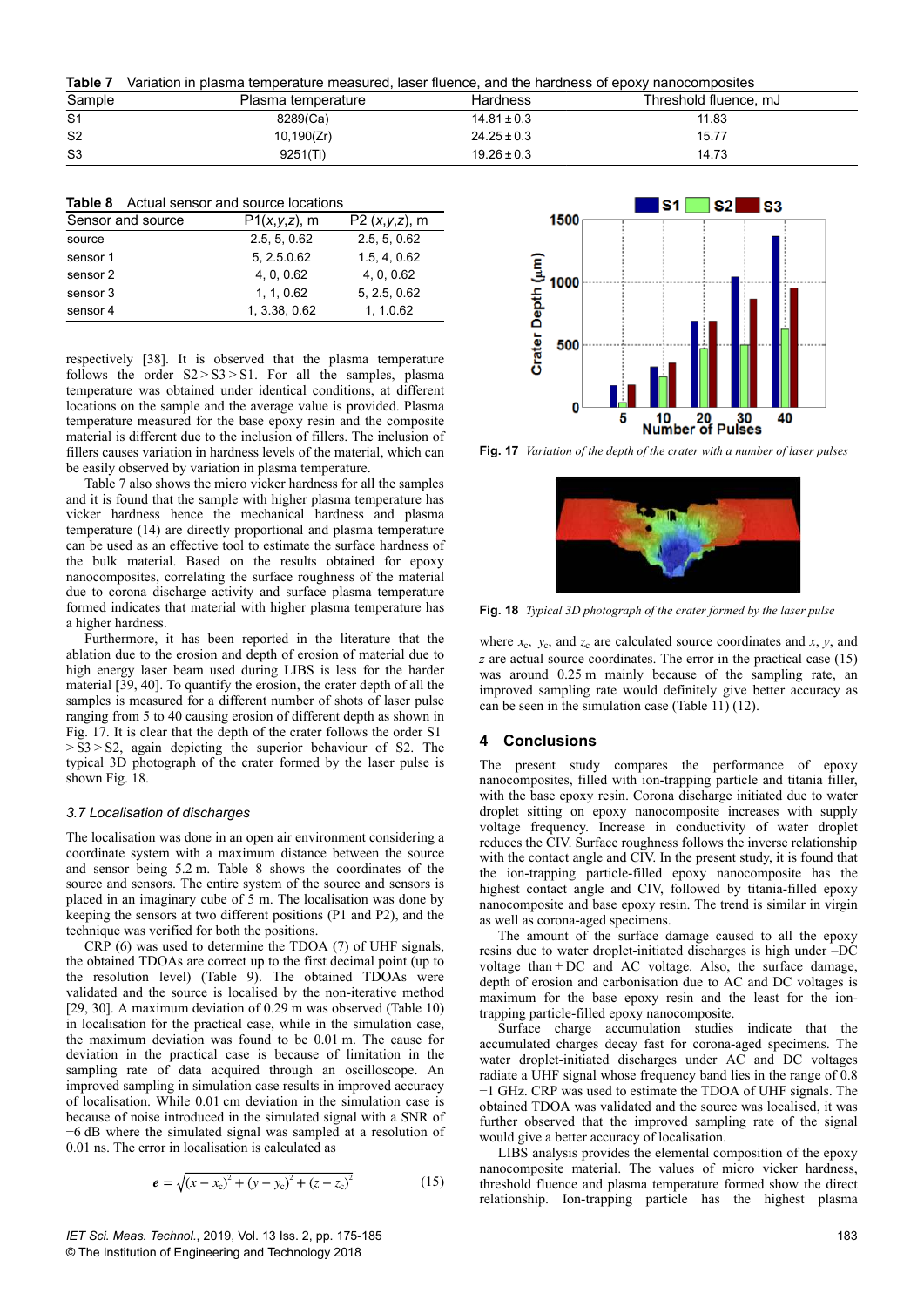| <b>TDOA</b>     | Actual, ns |                | Calculated SS method, ns |        |       | Simulated, ns  |  |
|-----------------|------------|----------------|--------------------------|--------|-------|----------------|--|
|                 | P1         | P <sub>2</sub> | D1                       | P2     | D1    | P <sub>2</sub> |  |
| $T_{12}$        | 12.765     | 5.6518         | 12.7                     | 5.6    | 12.76 | 5.65           |  |
| T <sub>13</sub> | 7.1128     | 2.4707         | 7.1                      | 2.4    | 7.11  | 2.47           |  |
| $T_{14}$        | 9.5835     | $-5.2901$      | 9.5                      | $-5.3$ | 9.58  | $-5.29$        |  |

### **Table 10** Actual and estimated source locations

| Method                   | $P1 (x,y,z)$ , m | $P2(x,y,z)$ , m  |
|--------------------------|------------------|------------------|
| actual location          | 2.5, 5, 0.62     | 2.5, 5, 0.62     |
| practically calculated   | 2.48, 4.98, 0.38 | 2.47, 4.98, 0.33 |
| calculated by simulation | 2.50, 4.99, 0.61 | 2.50, 4.99, 0.61 |

| <b>Table 11</b> Root-mean-square error in the position of both the source practically and simulated |  |  |
|-----------------------------------------------------------------------------------------------------|--|--|
|-----------------------------------------------------------------------------------------------------|--|--|

| Position       | * practically,<br>m<br>Error | Simulation, m |
|----------------|------------------------------|---------------|
| P <sub>1</sub> | 0.2416                       | 0.014         |
| P <sub>2</sub> | ۔2922.                       | 0.014<br>.    |

temperature and hardness followed by titania-filled epoxy nanocomposite and base epoxy resin. The results of the study correlate well with the damage caused due to water dropletinitiated discharges.

In short, to conclude, the performance of base epoxy resin is strongly influenced and improved by the addition of nanoparticles. The ion-trapping particle-filled epoxy nanocomposite performs best among the test samples.

#### **5References**

- [1] Iyer, G., Gorur, R.S., Richert, R.*, et al.*: 'Dielectric properties of epoxy based nanocomposites for high voltage insulation', *IEEE Trans. Dielectr. Electr. Insul.*, 2011, **18**, (3), pp. 659–666
- [2] Lia, H., Du, B., Jin, L.*, et al.*: 'Effects of non-linear conductivity on charge trapping and de-trapping behaviours in epoxy/SiC composites under DC stress', *IET Sci. Meas. Technol.*, 2017, **12**, (21), pp. 83–89
- [3] Roy, M., Nelson, J.K., MacCrone, R.K.*, et al.*: 'Polymer nanocomposites dielectrics—the role of the interface', *IEEE Trans. Dielectr. Electr. Insul.*, 2005, **2**, (4), pp. 629–641
- [4] Iyer, G., Gorur, R.S., Krivda, A.: 'Understanding electrical discharge endurance of epoxy micro and nano composites through thermal analysis', *IEEE Trans. Dielectr. Electr. Insul.*, 2014, **21**, (1), pp. 225–229
- [5] Tsekmes, I.A, Morshuis, P.H.F., Smit, J.J.*, et al.*: 'Enhancing the thermal and electrical performance of epoxy microcomposites with the addition of nanofillers', *IEEE Electr. Insul. Mag.*, 2015, **31**, (3), pp. 32–42
- [6] Singha, S., Thomas, M.J.: 'Dielectric properties of epoxy nanocomposites', *IEEE Trans. Dielectr. Electr. Insul.*, 2008, **15**, (1), pp. 12–23
- [7] Kochetov, R., Andritsch, T., Morshuis, P.H.F.*, et al.*: 'Anomalous behaviour of the dielectric spectroscopy response of nanocomposites', *IEEE Trans. Dielectr. Electr. Insul.*, 2012, **19**, (1), pp. 107–117
- [8] Thabet, A.: 'Theoretical analysis for effects of nanoparticles on dielectric characterization of electrical industrial materials', *Electr. Eng. (ELEN) J.*, 2016, **99**, (2), pp. 487–493
- [9] Nazemi, M.H., Hinrichsen, V.: 'Experimental investigations on partial discharge characteristics of water droplets on polymeric insulating surfaces at AC DC and combined AC–DC voltages', *IEEE Trans. Dielectr. Electr. Insul.*, 2015, **22**, (4), pp. 2261–2270
- [10] Sarathi, R., Harsha, V.S., Vasa, N. J.*, et al.*: 'Water droplet initiated discharges on epoxy nano composites under DC voltages', *IEEE trans. Dielectr. Electr. Insul.*, 2016, **23**, (3), pp. 1743–1752
- [11] Tanaka, T., Imai, T.: '*Advanced nanodilectrics: fundamentals and applications*' (CRC Press, Florida, 2017), pp. 244–258
- [12] Imai, T., Sawa, F., Ozaki, T.*, et al.*: 'Influence of temperature on mechanical and insulation properties of epoxy-layered silicate nanocomposite', *IEEE Trans. Dielectr. Electr. Insul*, 2006, **13**, (2), pp. 445–452
- [13] Kozako, M., Kido, R., Imai, T.*, et al.*: 'Surface roughness change of epoxy/ TiO2 nanocomposite due to partial discharges'. Proc. 2005 Int. Symp. on Electrical Insulating Material, Kitakyushu, Japan, 2005, vol. 3, pp. 661–664
- [14] Wu, H., Liu, C., Chen, J.*, et al.*: 'Preparation and characterization of chitosan/ α-zirconium phosphate nanocomposite films', *Polym. Int.*, 2010, **59**, (7), pp. 923–930
- [15] Du, B.X., Jhang, J.W., Gao, Y.: 'Effects of TiO2 particles on surface charge of epoxy nanocomposites', *IEEE Trans. Dielectr. Electr. Insul.*, 2012, **19**, (3), pp. 755–762
- [16] Jiandong, W., Wenhui, L., Yu, Z.*, et al.*: 'Effect of nano additive size on the space charge behaviour in LDPE/SiO<sub>2</sub> nanocomposite'. Int. Conf. on Solid Dielectrics, Potsdam, Germany, 2010, pp. 1–4
- [17] Maity, P., Basu, S., Parameswaran, V.*, et al.*: 'Degradation of polymer dielectrics with nanometric metal-oxide fillers due to surface discharges', *IEEE Trans. Dielectr. Electr. Insul*, 2008, **15**, pp. 52–62
- [18] Alexander, D.R., Poulain, D.E., Ahmad, M.U.*, et al.*: 'Environmental monitoring of soil contaminated with heavy metals using Laser-induced breakdown spectroscopy'. Geoscience and Remote Sensing Symp., Palmerston North, New Zealand, 1994, Vol. 2, pp. 767–769
- [19] DeLucia, F.C., Samuels, A. C., Harmon, R. S.*, et al.*: 'Laser-induced breakdown spectroscopy (LIBS): a promising versatile chemical sensor technology for hazardous material detection', *IEEE Sens. J.*, 2005, **5**, (4), pp. 681–689
- [20] Lapes, J.S., Jayaram, S.H., Cherney, E.A.: 'A study of partial discharges from water droplets on a silicone rubber insulating surface', *IEEE Trans. Dielectr. Electr. Insul.*, 2001, **8**, (2), pp. 262–268
- [21] Murthy, V.S., Gupta, S., Mohanta, D.K.: 'Digital image processing approach using combined wavelet hidden Markov model for well-being analysis of insulators', *IET Image Process.*, 2011, **5**, (2), pp. 171–183
- [22] Bot, O.L., Gervaise, C., Mars, J.: 'Time-difference-of-arrival estimation based on cross recurrence plots, with application to underwater acoustic signals', in Webber, C.L., Ioana, C., Marwan, N. (Ed.): '*Recurrence plots and their quantifications: expanding horizons (Springer Proceedings in Physics 180)*' (Springer, 2016), pp. 265–288
- [23] Imai, T., Sawa, F., Ozaki, T.*, et al.*: 'Evaluation of insulation properties of epoxy resin with nano-scale silica particles'. Proc. ISEIM, Kitakyushu, Japan, 2005, Vol. 1, pp. 239–242
- [24] IEC 60 112.: 'Recommended method for determining the comparative tracking index of solid insulating material under the moist condition', 2nd Edition, 1972
- [25] Zbilut, P., Giuliani, A., Webber, C.L.*, et al.*: 'Detecting deterministic signals in exceptionally noisy environments using cross-recurrence quantification', *Phys. Lett. A*, 1998, **246**, (1–2), pp. 122–128
- [26] Marwan, N., Romano, M.C., Thiel, M.*, et al.*: 'Recurrence plots for the analysis of complex systems', *Phys. Rep.*, 2007, **438**, (5–6), pp. 237–329
- [27] Packard, N.H., Crutchfield, J.P., Farmer, J.D.*, et al.*: 'Geometry from a time series', *Phys. Rev. Lett.*, 1980, **45**, (9), pp. 712–716
- [28] Bot, O.L., Gervaise, C., Mars, J.I.*, et al.*: 'Similarity matrix analysis and divergence measures for statistical detection of unknown deterministic signals hidden in additive noise', *Phys. Lett. A*, 2015, **379**, (40–41), pp. 2597–2609
- [29] Kundu, P., Kishore, N.K., Sinha, A.K.: 'A non-iterative partial discharge source location method for transformers employing acoustic emission techniques', *Appl. Acoust.*, 2009, **70**, (11–12), pp. 1378–1383
- [30] Antony, D., Punekar, G.S.: 'Identification of invalid time-delay-groups using discriminant and Jacobian-determinant in acoustic emission PD source localisation', *IET Sci., Meas. Technol.*, 2017, **11**, (3), pp. 315–321
- [31] Liu, Y., Zhou, W., Li, P.*, et al.*: 'An ultrahigh frequency partial discharge signal de-noising method based on a generalized S-transform and module time-frequency matrix', *Sensors*, 2016, **16**, (6), p. 941
- [32] Zhang, T., Luo, L., Hou, H.*, et al.*: 'UHF signal model parameters identification and reconstruction for partial discharge in substation'. Int. Conf. on Condition Monitoring and Diagnosis (CMD), Xi'an, China, 2016, pp. 242–  $245$
- [33] Sjöstedt, H., Gubanski, S.M., Serdyuk, Y.V.: Charging characteristics of EPDM and silicone rubbers deduced from surface potential measurements', *IEEE Trans. Dielectr. Electr. Insul.*, 2009, **16**, 3 pp. 696–703
- [34] Phillips, A.J., Billings, R.H., Schneider, H.M.: 'Water drop corona effects on full-scale 500 kV non-ceramic insulators', *IEEE Trans. PWD*, 1999, **14**, (1), pp. 999–1020
- [35] Molinié, P., Goldman, M., Gatellet, J.: 'Surface potential decay on coronacharged epoxy samples due to polarization processes', *J. Phys. D, Appl. Phys.*, 1995, **28**, (8), pp. 1601–1610